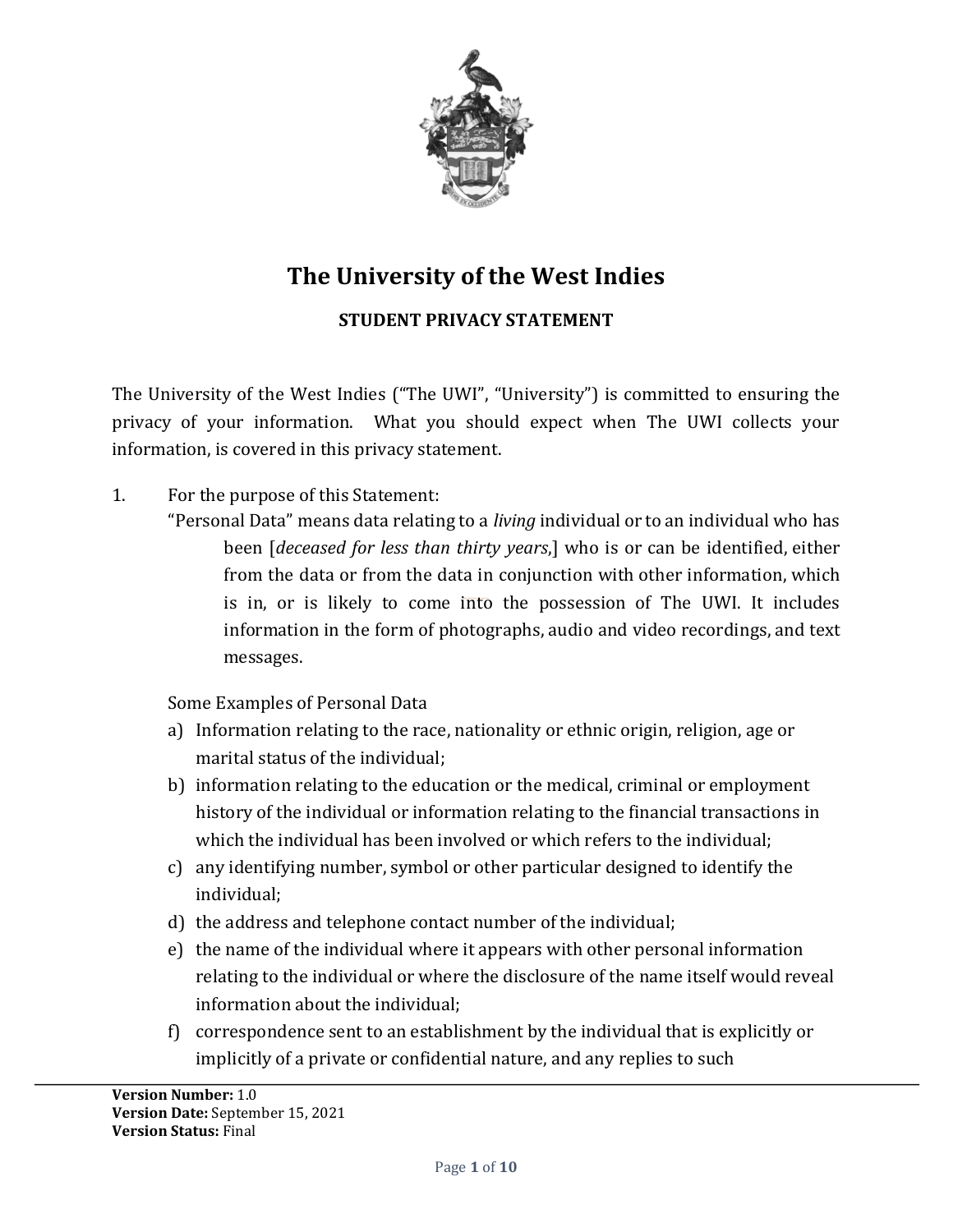correspondence which would reveal the contents of the original correspondence;

- g) the views and opinions of any other person about the individual; or
- h) the fingerprints, deoxyribonucleic acid (DNA), blood type or the biometric characteristics of the individual.
- 2. This Statement explains how The UWI collects, uses and shares the Personal Data of its students and how the Personal Data will be processed in accordance with our [Data Protection Policy.](https://www.qmul.ac.uk/privacy/media/arcs/policyzone/Data-Protection-Policy-v03.0.pdf)
- 3. This Statement contains the practices to be followed by The University of the West Indies pertaining to the collection, use and disclosure of your Personal Data, whether you are a present or former University student.
- 4. The University recognizes the confidential nature of the information in its care and is therefore accountable to you in protecting your Personal Data.

# **Who does this Statement apply to?**

contract which governs relations between you and the UWI. Some of what is contained in This Statement applies to all students of the University and forms part of your student UWI this Statement will survive the expiry of your contract with us pertaining to your student membership.

# **What Is the Legal Basis for Processing your Personal Data?**

Your Personal Data is collected and processed by the University as necessary for the performance of a contract under which we provide services to applicants and students. Some processing activities may also be carried out under a legal obligation (for example, disclosing Personal Data and Sensitive Personal Data to external parties based on University policy or statutory requirements), or where you have applied for a scholarship or financial aid, or where you have a medical emergency and your data is required to facilitate your receiving these services.

Your Personal Data is also collected and processed by the University where it is necessary to protect the vital interests of the student or another party (for example, disclosures to external parties to ensure the safety and wellbeing of individuals) and where it is necessary for the performance of a task carried out in the public interest or in the exercise of official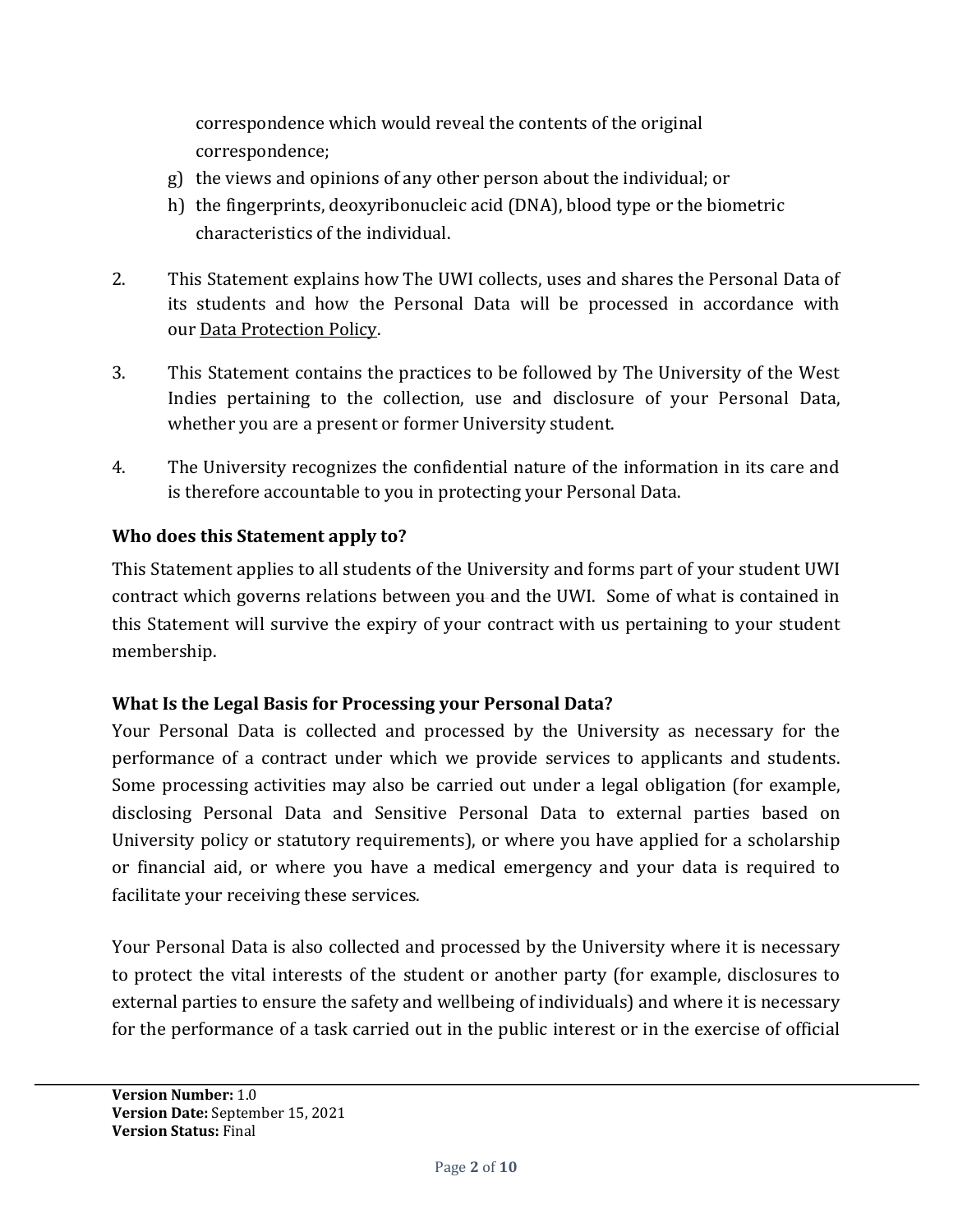authority (for example, collecting or disclosing information in order to meet regulatory or statutory requirements to which The UWI must comply).

## **What Personal Data we process and why**

We process Personal Data such as:

- a) name;
- b) address;
- c) telephone numbers;
- d) email addresses;
- e) education and training records;
- f) employment information; and
- g) financial details

In addition, we process a special category of data referred to as Sensitive Personal Data which includes information such as:

- a) racial or ethnic origin;
- b) political opinions;
- c) religious or philosophical beliefs;
- d) student society or trade union membership.
- e) data concerning health;
- f) family and social circumstance;
- g) data concerning someone's sex life or sexual orientation;
- h) biometric data;
- i) disability data (whether regarding physical or mental health or specific learning styles).

We process Personal Data and Sensitive Personal Data as part of our recruitment exercise. That means in order for The University to consider an application or respond to a request or inquiry certain information may be required. Your information forms part of your personal file and part of your contract with the University. The University also has a statutory obligation to report data on its activities to the various accreditation bodies within the Caribbean countries where the UWI is established and to our Contributing governments.

Other reasons for processing your Personal Data and Sensitive Personal Data include: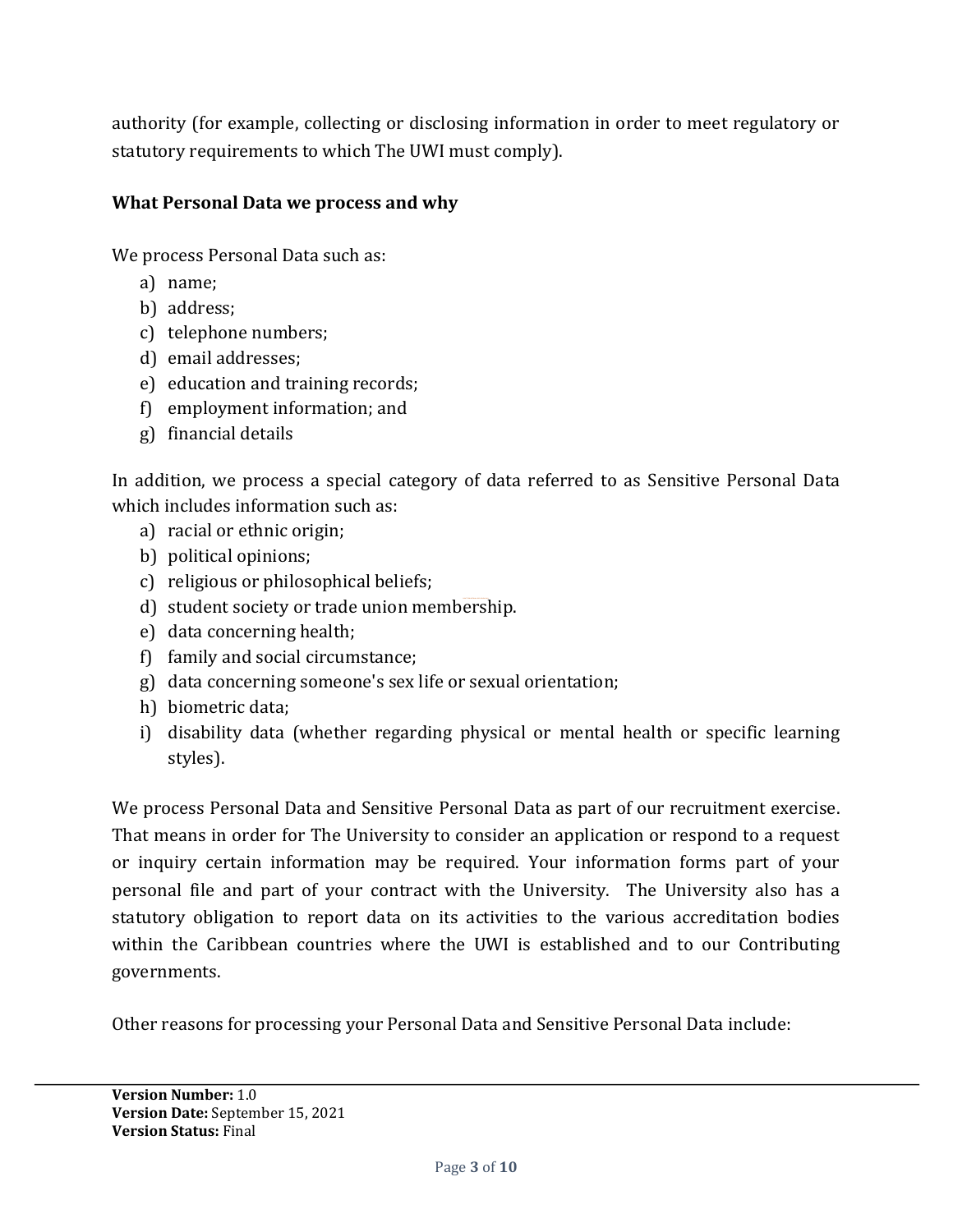- a) Admissions (including for filtering purposes to ensure the information we send is relevant to you).
- b) Provision of academic services in relation to your degree programme, such as
	- student registration;
	- management of assessment (including examinations);
	- management of academic progression (including mitigating circumstances);
	- monitoring of attendance;
	- investigations into academic misconduct;
	- investigation into student misconduct;
	- graduation;
	- certification;
	- provision of references;
	- maintenance of student records.
- c) Financial assessments (e.g. fee status assessments, eligibility for bursaries and scholarships etc.).
- d) Non-academic functions, such as
	- providing student support services (e.g. Welfare, Careers Development Service, Counseling and Wellbeing, and Personal Tutoring);
	- providing library and IT services;
	- safeguarding and promoting student welfare;
	- monitoring equality of opportunity and eliminating unlawful discrimination;
	- ensuring safety and security;
	- managing accommodation and other ancillary services (e.g. student ID cards);
	- car parking;
	- financial administration (e.g. tuition fees, scholarships, bursaries, student hardship etc.);
	- statutory reporting Government Institutions where applicable;
	- managing access to buildings and resources, including online resources;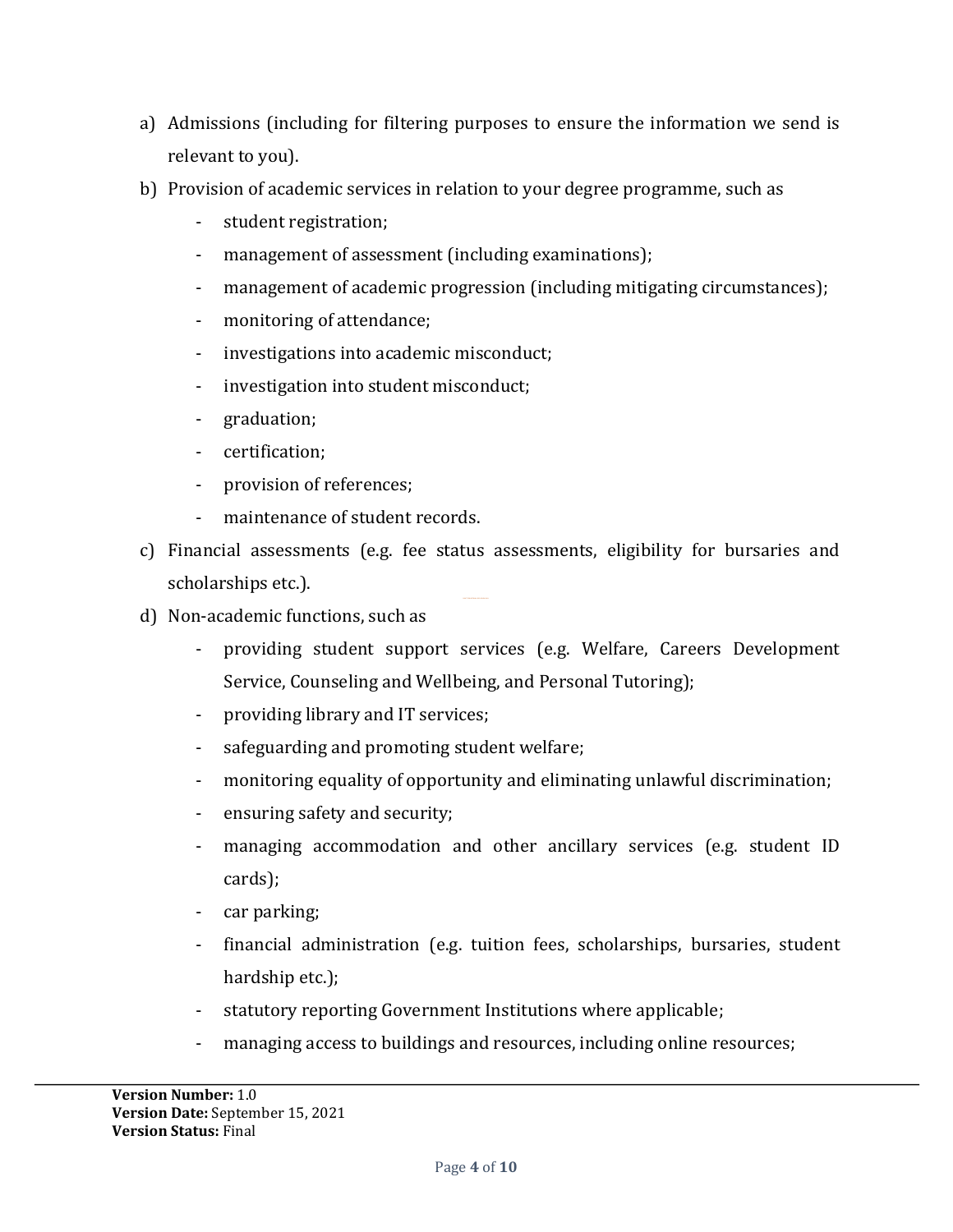- submission, publication and permanent preservation of PhD theses in line with legal requirement/copyright transfer agreements.
- e) We may also use your data for other administrative purposes, such as
	- to undertake statistical analysis, carry out compliance audits, promote services, detect or prevent crime, and to deal with grievances, disciplinary action, complaints or enquiries.
- f) In some cases we may undertake automated decision-making using personal data in our recruitment and admissions processes.

# **How will we use your Personal Data?**

Information provided by you is ordinarily used solely for the purpose for which it was collected unless you have been informed of any other legitimate use and you have consented to that use.

Some examples of what your information is used for include:

- providing you with services (e.g. healthcare, housing, educational delivery);
- providing you with specific information (e.g. course brochures or prospectuses) and general information that the UWI may wish to communicate with you from time to time. We use several channels, including our Campus Messaging Services, to communicate with you.

# **Will we be sharing your Personal Data with anyone?**

We will use Personal Data and Sensitive Personal Data to administer your degree programme, or other programme of study or engagement. And where your programme requires collaboration between The UWI and an external entity, including another university, your information will be shared with that entity. In such instances, you will be told beforehand. Examples where your information will be shared with external entities are:

- Student exchanges pursuant an arrangement (MOU) between The UWI and another university or institution).
- For medical students, the University will share your information with a teaching hospital to which you may be assigned as part of your medical degree programme.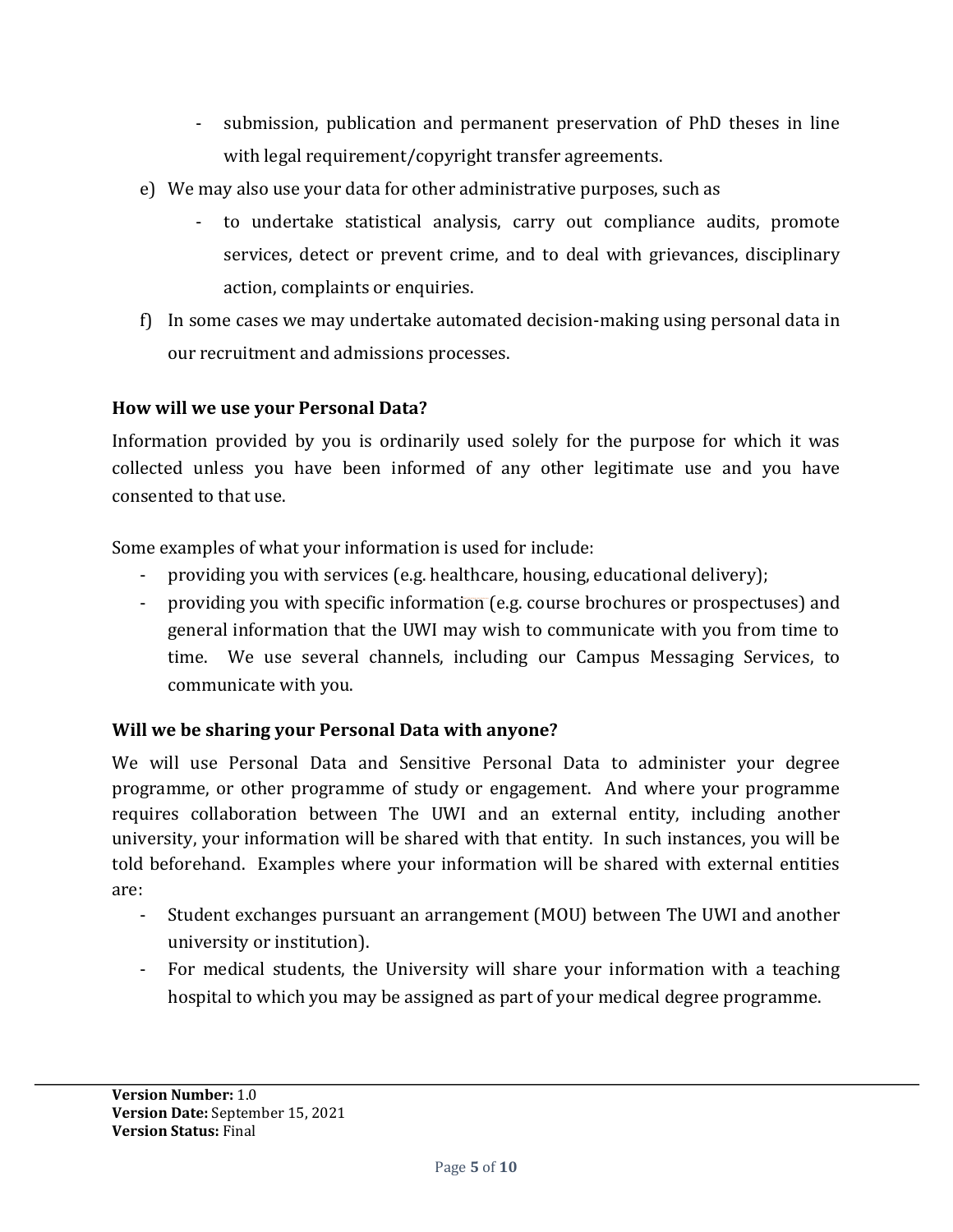- For students whose professional accreditation may require assignment to professional bodies as part of their programme of study, the University will share your information with such intuitions.

*Please ensure that when you enlist in a programme of study, you inquire whether your programme is connected with any other non-UWI body to which you may be assigned for the completion of your programme.*

Your Personal Data may also be shared with:

- Departmental staff;
- Providers of student accommodation;
- Software providers (e.g. plagiarism detection services, auditors, etc.);
- The Guild of Students;
- Students Loans Companies;
- Financial Institutions holding students and university accounts;
- Ministries of Education and their agents throughout the region;
- Ministries of Finance and their agents throughout the region;
- Professional and regulatory bodies in relation to the accreditation of our programmes, confirmation of qualifications and professional registration (e.g. University Council of Jamaica;
- Government departments or agencies where the University has a statutory obligation to provide information (e.g. the Office for Immigration and Passport Services;
- Agencies involved in the prevention and detection of crime (e.g. the Police);
- Parents, guardians and next of kin (where there is a legitimate reason for disclosure).

You have a choice about whether you want to receive information about the University, our progress or fundraising activities, and how we communicate with you concerning these and similar matters. You can change your marketing and contact preferences at any time as long as the change does not compromise the records we hold for you for our legal and other statutory purposes.

We will not use your personal information for marketing purposes if you have indicated to us that you do not wish to be contacted in this way. You can change your marketing and contact preferences at any time by contacting your DPO.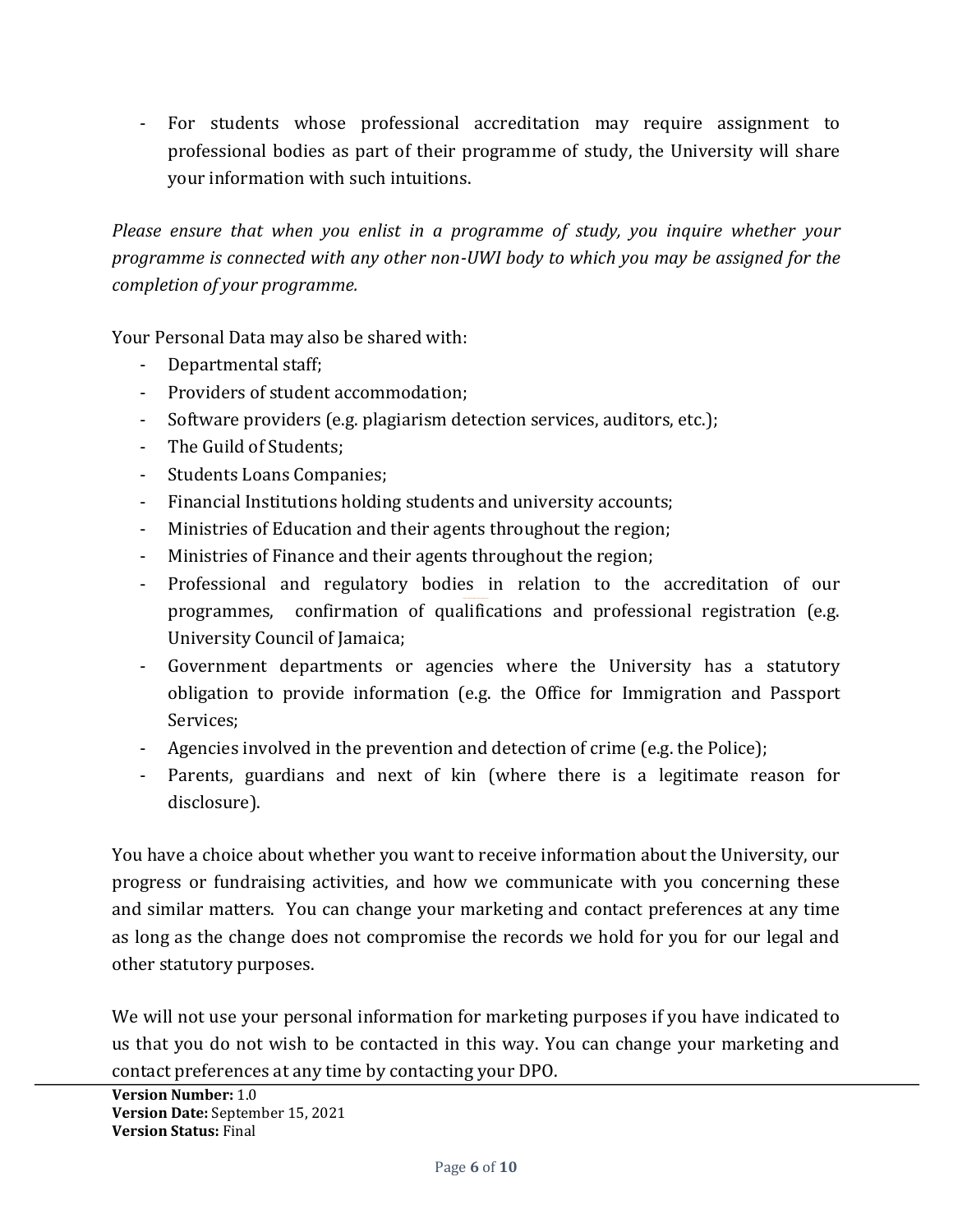The University is committed to holding your Personal Data securely and treating it with sensitivity. Any transfers of your Personal Data to any third party affiliate are protected either by contracts and undertakings between The UWI and these third part affiliates.

## **Sharing Data with the Alumni Association**

All students become members of the University's Alumni Association upon graduation. Your personal data is passed on to the Alumni Office unless you specifically request that the University does not pass on your information.

Upon graduating you are granting automatic permission to the University to share your information with the UWI Alumni Association (UWIAA). The Alumni Relations arm of the Institutional Advancement Division (IAD) implements programmes to encourage communication among alumni for personal and professional networking and university related activities.

The IAD is committed to ensuring the privacy of Personal Data. The IAD may share Personal Data gathered from its sites with others outside the IAD and/or the University, when:

- authorized by law;
- permitted under general UWI policies;
- authorized by an approved IAD contract;
- it is clearly stated at the ALUMNI Online site that such information will be shared and the user indicates consent by providing the information;
- consent is otherwise given, or authorized for good cause by the Chancellor or Vice Chancellor of The University of the West Indies.

#### **What if I do not want my Personal Data to be shared?**

Students are given the opportunity to opt-out of **some** data sharing arrangements, but we encourage students to think carefully about the impact of doing so.

If you wish to restrict data processing or sharing including use for marketing or do not want to be contacted by the University in any way, please inform us. You can request that we remove your details from our database by contacting the University Data Protection Officer [\(dpo@uwi.edu\)](mailto:dpo@uwi.edu).

Where an opt-out is not in place, we will disclose relevant Personal Data to third parties, including: our employees, partners, agents and contractors, where there is a legitimate reason for sharing your information.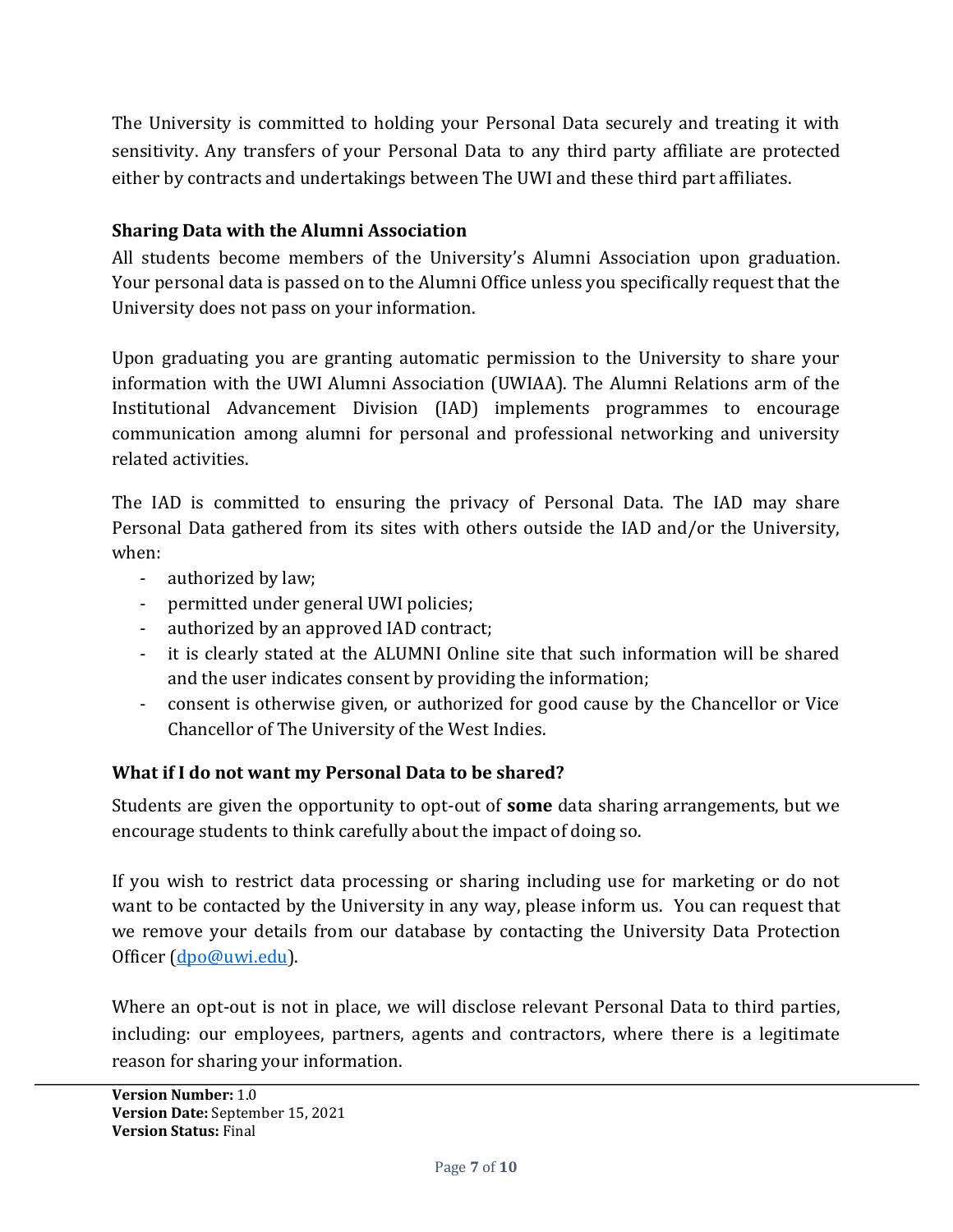#### **Who will have access to your Personal Data?**

Information is utilized by various sections of the University as is necessary and proportionate for our operational purposes. In the course of their normal and reasonable duties, only designated University personnel will have access to your Personal Data.

#### **How do we get your information?**

The information (Personal Data and Sensitive Personal Data) is collected electronically, online (e.g. application forms, questionnaires, complaints made by you) and manually. Information is obtained directly from you (the student or applicant) and, in some cases, from a third party organisation. An example of us obtaining your information from a third party is during recruitment where recruitment agents engaged by The UWI obtain your information. Other examples include us obtaining your Personal Data from scholarship donors, financial institutions including specialized student loan bureaus, health insurance and other insurance entities.

The UWI has a personal file for each student. Files may be in digital or physical forms. The information on your file includes your Personal Data. Sensitive Personal Data is kept in confidential files. Personal Data provided as part of any online application process for an employment opportunity shall be processed so as to allow us to process and evaluate the merits of that application in accordance with our legitimate interests.

Your personal file will also have other information that you have provided for example in the case of formal complaints, request for information under UWI regulations, and disciplinary matters. The UWI may, in certain circumstances, remove certain information if you so request but only where the removal of that information will not compromise the University's legal obligations and where the information will not compromise another person's ability to rely on that information (for example in case of disciplinary matters); or where the information is required for The UWI to retain its status as an accredited Higher Educational Institution.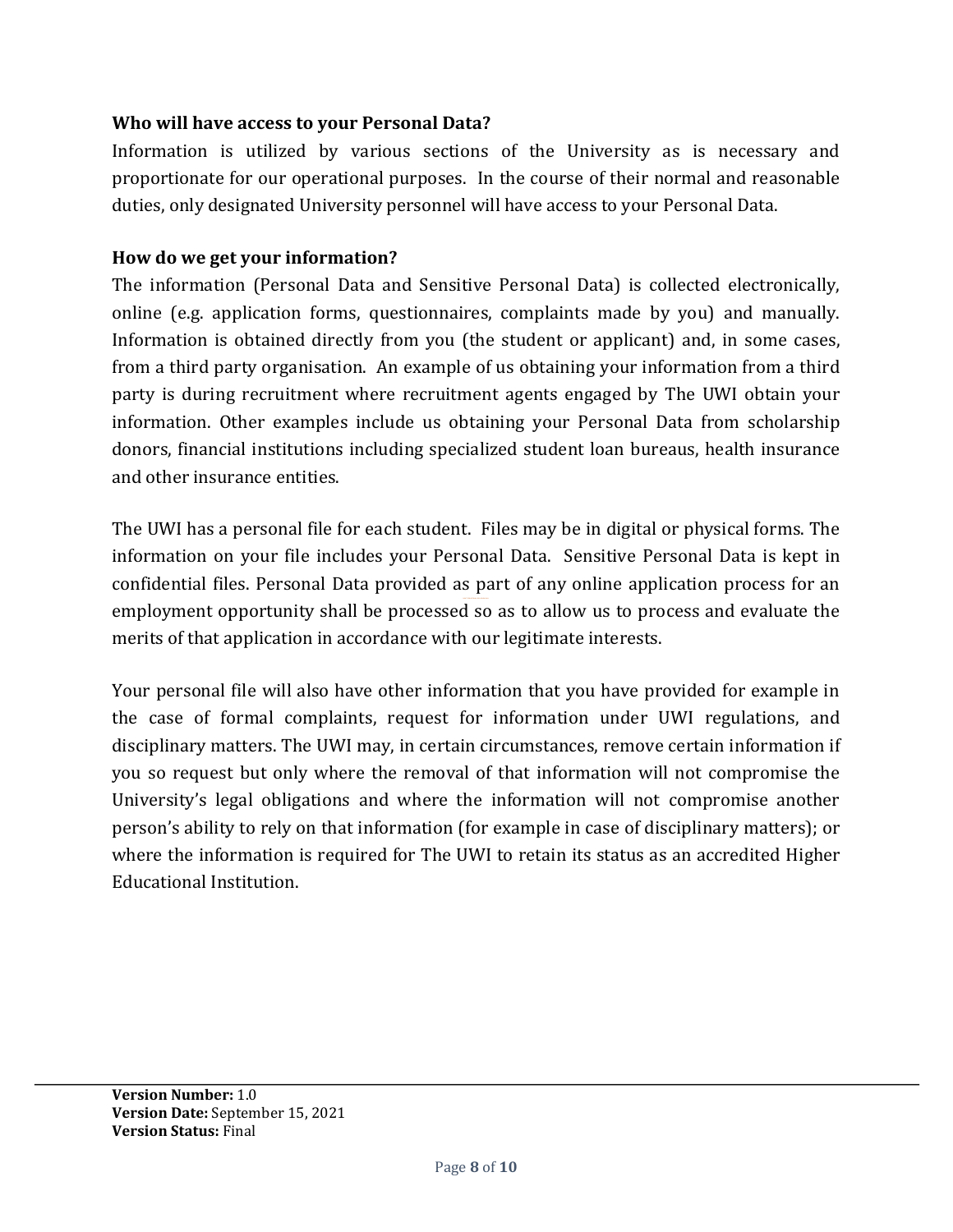#### **For how long do we keep your Personal Data?**

For existing and former students, Personal Data relating to your academic achievements will be retained indefinitely. Other Personal Data will be held to enable us to contact and engage with you for as long as it is necessary for the above purposes in accordance with the University's legal purposes.

#### **How can I raise concerns about the processing of my Personal Data?**

For purposes of the protection of your Personal Data, The University has engaged a *Data*  **Protection Officer.** If you have any feedback or concerns in relation to the processing of your Personal Data, please contact the Data Protection Officer at dpo@uwi.edu.

#### **Graduation and Degree Information**

Your Personal Data (including degree award) will be published in the graduation programme and online for your graduation ceremony. We also share information relating to the graduation ceremony with third parties, including photographers and videographers, involved in the ceremonies. Our engagements with these third parties include the same standard of protection of your personal data as our commitment to you.

Graduation ceremonies are streamed live on the internet and are made available online thereafter. Personalized captioned clips of each graduate are made available online by UWITV and their partners. You can request that your identification be removed from screen display before, or after, the live streaming.

The UWI reserves the right to use footage from graduation ceremonies for media publications and advertising. All graduands and guests should be aware that they may be featured in footage of the degree ceremony. By registering to take part in your graduation ceremony and by requesting guest tickets, you are giving permission for your image to be recorded and used by The UWI.

#### **Viewing and Maintaining Personal Data**

Our current students are able to view and maintain personal data via our online Student Administration System**.** Please advise us promptly of any changes to your details. If you have any questions about the data we hold please contact the DPO for your campus.